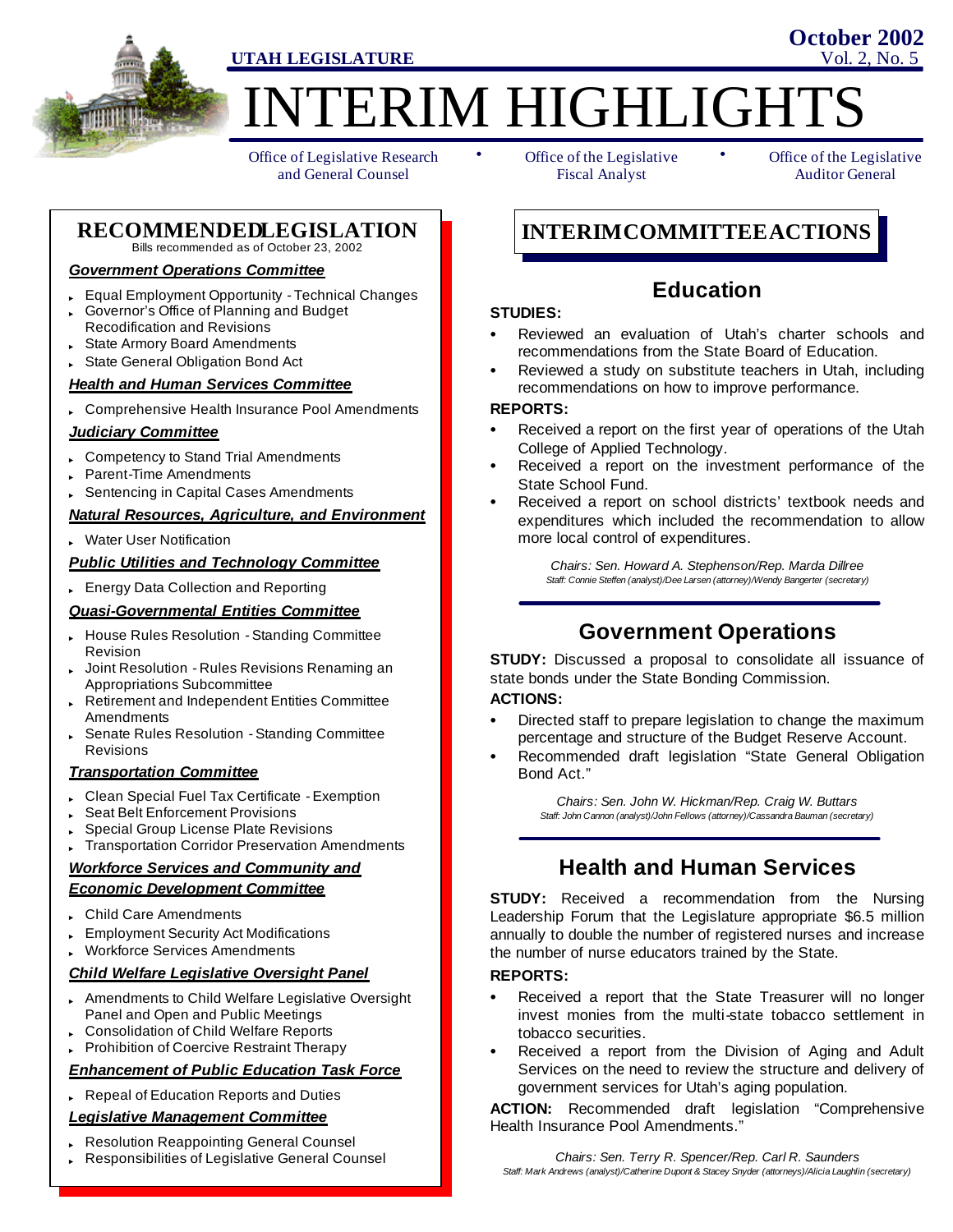# **Judiciary**

**ACTIONS:** Recommended draft legislation "Sentencing in Capital Cases Amendments," "Competency to Stand Trial Amendments," and "Parent-Time Amendments."

*Chairs: Sen. David L. Gladwell/Rep. Ben C. Ferry Staff: Jerry Howe (analyst)/Esther Chelsea-McCarty (attorney)/Glenda Whitney (secretary)*

# **Law Enforcement and Criminal Justice**

## **STUDIES:**

- Received information from the Salt Lake Metro Gang Unit regarding the history and current status of gangs in Utah, the connection between gangs and drugs, and the Serious and Habitual Offender Comprehensive Action Program (SHOCAP) which tries to prevent youth from engaging in further criminal and gang activity.
- Received information from the Utah Substance Abuse and Anti-Violence Coordinating Council (USAAV) regarding the success of drug courts. The Council recommended that the Legislature continue a planned approach to providing drug treatment options for offenders rather than duplicating a mandatory treatment policy that other states have adopted.

**REPORT:** Received a statutorily required report from the Commission on Criminal and Juvenile Justice regarding how costs can be reduced by further implementing intermediate sanctions in lieu of incarceration without compromising public safety.

*Chairs: Sen. D. Chris Buttars/Rep. DeMar "Bud" Bowman Staff: Chyleen Arbon (analyst)/Susan Creager Allred (attorney)/Alicia Laughlin (secretary)*

## **Natural Resources, Agriculture, and Environment**

## **REPORTS:**

- Received a report from the Utah State University Extension Service on the services it provides and the challenges it is facing.
- Received a report from the Utah Agricultural Experiment Station and discussed specific issues related to funding the Utah Climate Center and the accreditation of the Utah Veterinary Diagnostic Laboratory.
- Received a report from a task force within the Department of Agriculture and Food which is studying the implementation of a Utah Milk Commission.

**ACTION**: Recommended draft legislation "Water User Notification" which modifies certain water rights notification requirements.

> *Chairs: Sen. Parley G. Hellewell/Rep. Bradley T. Johnson Staff: Brian Allred (analyst)/Jeanenne Larson (attorney)/Joy Miller (secretary)*

# **Political Subdivisions**

## **STUDIES:**

- Received a report from Utah's seven Associations of Governments regarding their purpose and services provided.
- Received a status report on the process for coordinated development of land use plans protecting watersheds within the State.
- Discussed municipal annexation as it relates to the expansion of emergency medical services and ambulance services to annexed areas and as it relates to process changes to existing licenses.
- Discussed allowing criminal background checks for employees of water districts.

*Chairs: Sen. Carlene M. Walker/Rep. David L. Hogue Staff: Joseph Wade (analyst)/Robert Rees (attorney)/Joy Miller (secretary)*

# **Public Utilities and Technology**

## **STUDIES:**

Received a presentation regarding the principles followed by the Information Technology Commission in studying the proposed enterprise management of state information technology.

## **REPORTS:**

- Received a report on state incentives for public and private sector entities, including nationwide summary information.
- Received information regarding the disclosure and protection of nonpublic personal information.
- Received information regarding proposed changes to the Interlocal Cooperative Act to allow additional power generation facilities to be built.

**ACTION:** Recommended draft legislation "Energy Data Collection and Reporting."

> *Chairs: Sen. Leonard M. Blackham/Rep. John E. Swallow Staff: Richard North (analyst)/Patricia Owen (attorney)/Jennifer Markham (secretary)*

# **Revenue and Taxation**

## **STUDIES:**

- Reviewed the Utah Supreme Court's ruling of *Heritage Convalescent Center v. Utah State Tax Commission.*
- Reviewed the Resort Community Sales and Use Tax.
- Reviewed draft legislation "Property Tax Modifications."
- Reviewed a proposal to grant favorable state tax treatment to taxpayers who invest in certain qualified Utah businesses.
- Reviewed a proposal to grant individual income tax and corporate income tax credits to taxpayers who make donations to foundations operated by school districts.

**REPORT:** Received a state revenue update from the State Tax Commission. For the first quarter of FY 2003, combined General Fund/Uniform School Fund Revenues are \$3.06 million below target, while Transportation Fund Revenues are \$6.23 million above target. Employment growth, non residential construction, and gross taxable sales continue to slump.

> *Chairs: Sen. Curtis S. Bramble/Rep. Wayne A. Harper Staff: Bryant Howe (analyst)/Rebecca Rockwell (attorney)/Sandra Wissa (secretary)*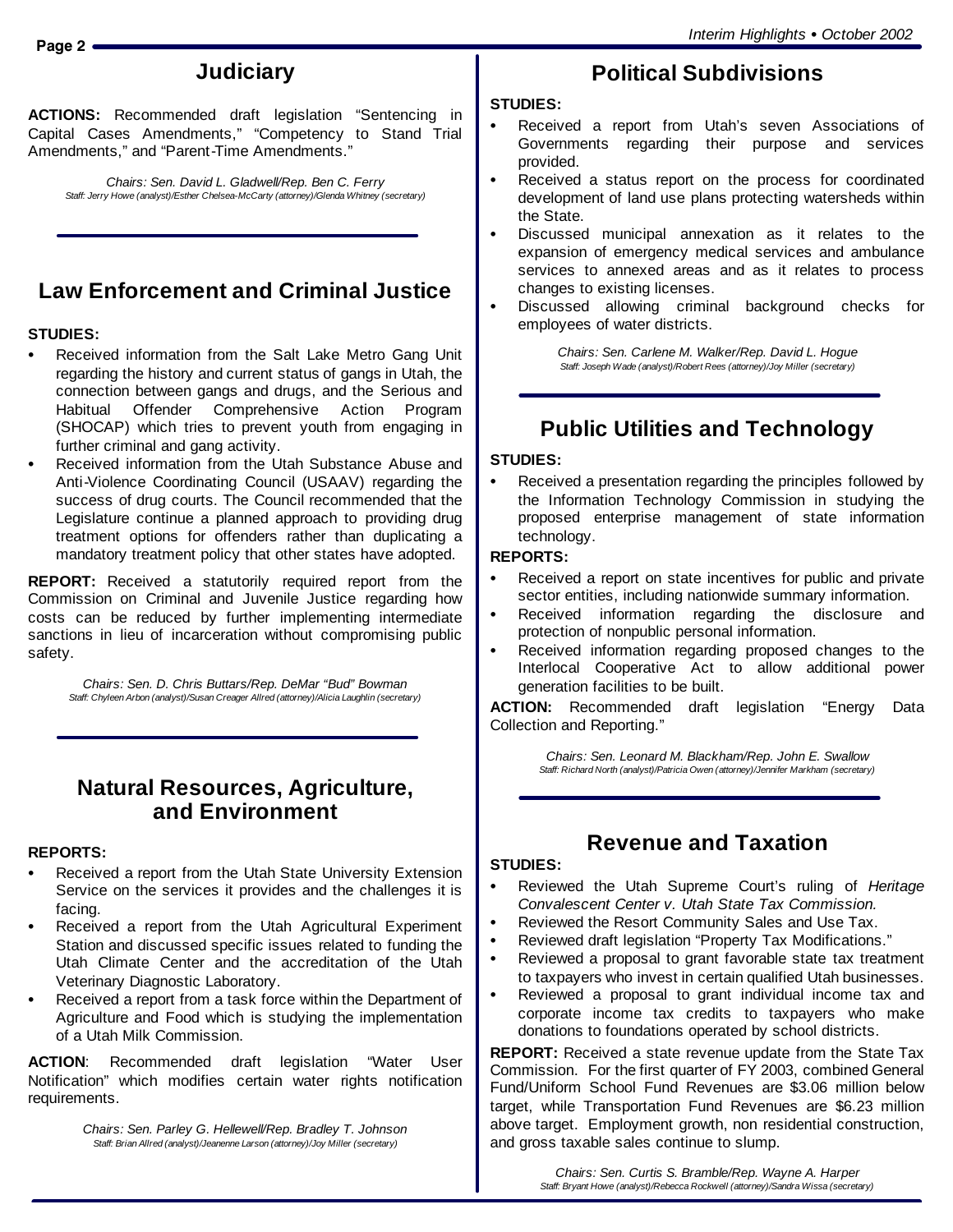## **Transportation**

#### **STUDIES:**

- Discussed draft legislation "Child Restraint Safety Devices."
- Discussed draft legislation "Seat Belt Requirements."

**REPORT:** Received an update on the Centennial Highway Fund and the Statewide Transportation Improvement Program.

### **ACTIONS:**

- Recommended draft legislation "Special Group License Plate Revisions" which prohibits new types of special group license plates unless the Motor Vehicle Division receives a start-upfee or an appropriation to cover the start-up fee.
- Recommended draft legislation "Seat Belt Enforcement Provisions" which clarifies that the driver or a passenger who is 19 years of age or older may be cited in asecondary actionfor a safety belt violation.
- Directed staff to draft legislation to increase criminal fines for repeat DUI offenders.

*Chairs: Sen. David H. Steele/Rep. Joseph G. Murray Staff: Benjamin Christensen (analyst)/Gay Taylor (attorney)/Shannon Halverson (committee staff) Wendy Bangerter (secretary)*

## **Workforce Services & Community and Economic Development**

## **ACTIONS:**

- Recommended draft legislation "Workforce Services Amendments,""Employment Security Act Modifications,"and "Child Care Amendments."
- Directed staff to draft legislation on a contingent tax credit for venture capital funds to bediscussed at the Novemberinterim meeting and to distribute the legislation to the Information Technology Commission.

*Chairs: Sen. Beverly Evans/Rep. Richard M. Siddoway Staff: Jami Momberger (analyst)/Jim Wilson (attorney)/Jennifer Markham (secretary)*

## **LEGISLATIVE MANAGEMENT COMMITTEE**

**REPORT:** Received a draft proposal from staff that establishes criteria for placing documents on the Legislature's website. The Committee discussed the proposal and decided to postpone any action until the November meeting.

### **ACTIONS:**

- Recommended unanimously that the Division of Facilities Construction and Management (DFCM) execute the \$1,000,000 settlement agreement recommended by Joseph A. Jenkins, Director, DFCM. This settlement agreement is between Clark Mechanical, which is a subcontractor of Bud Bailey Construction, and the state regarding the building of the Olympic Village (housing for Olympic athletes) which is now used as student housing at the University of Utah. The agreement stipulates that DFCM and the University of Utah each pay \$350,000, with the balance coming from the insurance company representing the architectural firm Design West.
- At the request of the Executive Appropriations Committee, voted to request that the Legislative Auditor General conduct a more thorough audit of the state Chief Information Officer and the Division of Information Technology Services. Specifically, the request asks that the following issues be examined: conflicts of interest, software purchases, gag orders, violations of Department of Human Resource Management rules, the ombudsman practice and protection of state employees, additional legislation that may be necessary to provide open access to the Legislature, problems already raised by the current audit, and any other issues raised during the course of the future audit.



*NEW!* **Utah State Legislature's KIDS PAGE**



The latest buzz about the Utah State Legislature is its new Kids Page website. The Legislature created the Kids Page to help children learn about Utah's government and how they can become more involved. Centered around Utah's motto of industry and the beehive emblem, the website offers basic information about the Utah State Legislature and the legislative process.

The Kids Page uses many tools to help children become acquainted with the legislative branch of government and its functions, with activities such as crossword puzzles, word searches, matching words, word scrambles, and jigsaw puzzles. A short story illustrates how a single person can impact his or her own community in a positive way. While this site

continues to evolve and expand, it is a good beginning for students and teachers to learn about and become more involved in the legislative process. The Legislature hopes to work closely with the education community to expand the new Kids Page to meet civic education needs of teachers in the classroom.

In keeping with Utah's motto of industry, the Kids Page encourages Utah's future voters and leaders to be active and involved in the democratic process. It also offers legislators a fun way to interact with students in the classroom. The Utah State Legislature's Kids Page website is: http://www.le.state.ut.us/kids/kids.html. Buzz on inside!